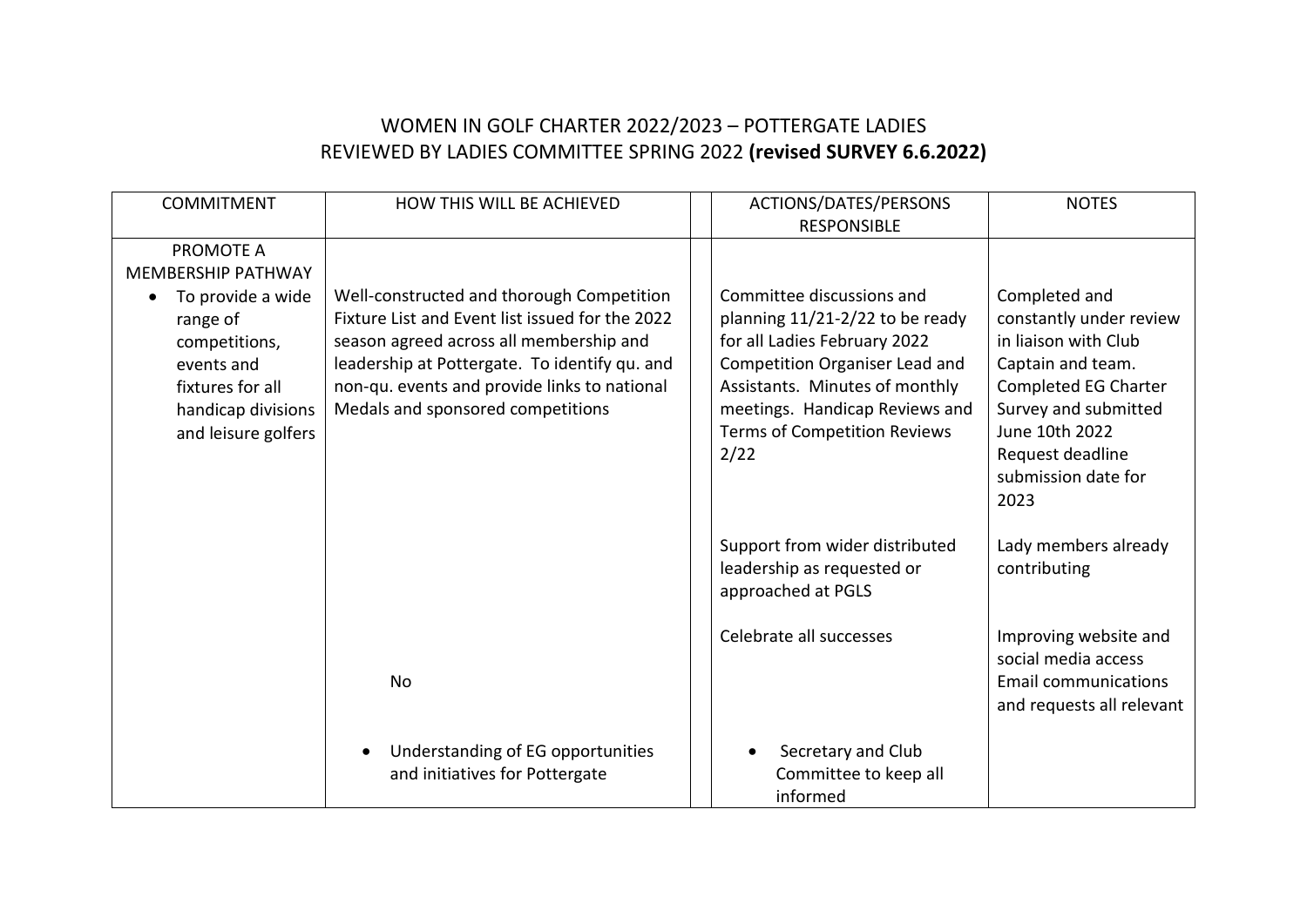|                                                                                                                                         | Recognition and access to whole club,<br>$\bullet$<br>local, Lincolnshire and national golf<br>events                                                          | Noticeboards and folders<br>$\bullet$<br>of events in Ladies Locker<br>room                                                                                          |                                                                                                                                   |
|-----------------------------------------------------------------------------------------------------------------------------------------|----------------------------------------------------------------------------------------------------------------------------------------------------------------|----------------------------------------------------------------------------------------------------------------------------------------------------------------------|-----------------------------------------------------------------------------------------------------------------------------------|
| <b>DELIVER INITIATIVES</b><br>Deliver a<br>minimum of two<br>initiatives each<br>year targeting<br>women/girls and<br>families that are | Women on Par<br>Facilitate PING 4BBB, Daily Mail<br>$\bullet$<br>Foursomes, Australian Spoons                                                                  | <b>Events May</b><br>8 <sup>th</sup> /Weekender 12 <sup>th</sup> May<br>Dates in Fixture List 2022<br>for each qualifier                                             | 13 attendees and 5<br>volunteers<br>AS completed May/June<br>PING 4BBB qu 14 <sup>th</sup> July<br>DM4somes 28 <sup>th</sup> July |
| aligned to key<br><b>England Golf</b><br>campaigns                                                                                      | <b>Girls Golf Rocks</b>                                                                                                                                        | Registered by KG with Stu<br>Warren (Pro) consulted                                                                                                                  | 14 <sup>th</sup> May delayed.<br>Better scheduling at end<br>of school terms to<br>attract entrants                               |
| <b>CHAMPIONS AND</b><br><b>MENTORS</b><br><b>Buddy Lead</b>                                                                             | To create a Buddy System where lady<br>$\bullet$<br>members introduce themselves to<br>new lady members and encourage<br>participation in the golf club events | TS - England Golf Buddy<br>Webinar January 2022.<br>Paper available.<br>Identify ladies to become<br>buddies/mentors TS<br>TG new member<br>notification and details | 2 new members.<br>Another expected 10/22                                                                                          |
| <b>Charter Champion</b>                                                                                                                 | General Manager (RB). SD to record a<br>baseline of all the key measures.                                                                                      | Ladies Secretary<br>administrative plus proof                                                                                                                        | Ladies Committee<br>Review of Charter 6 <sup>th</sup>                                                                             |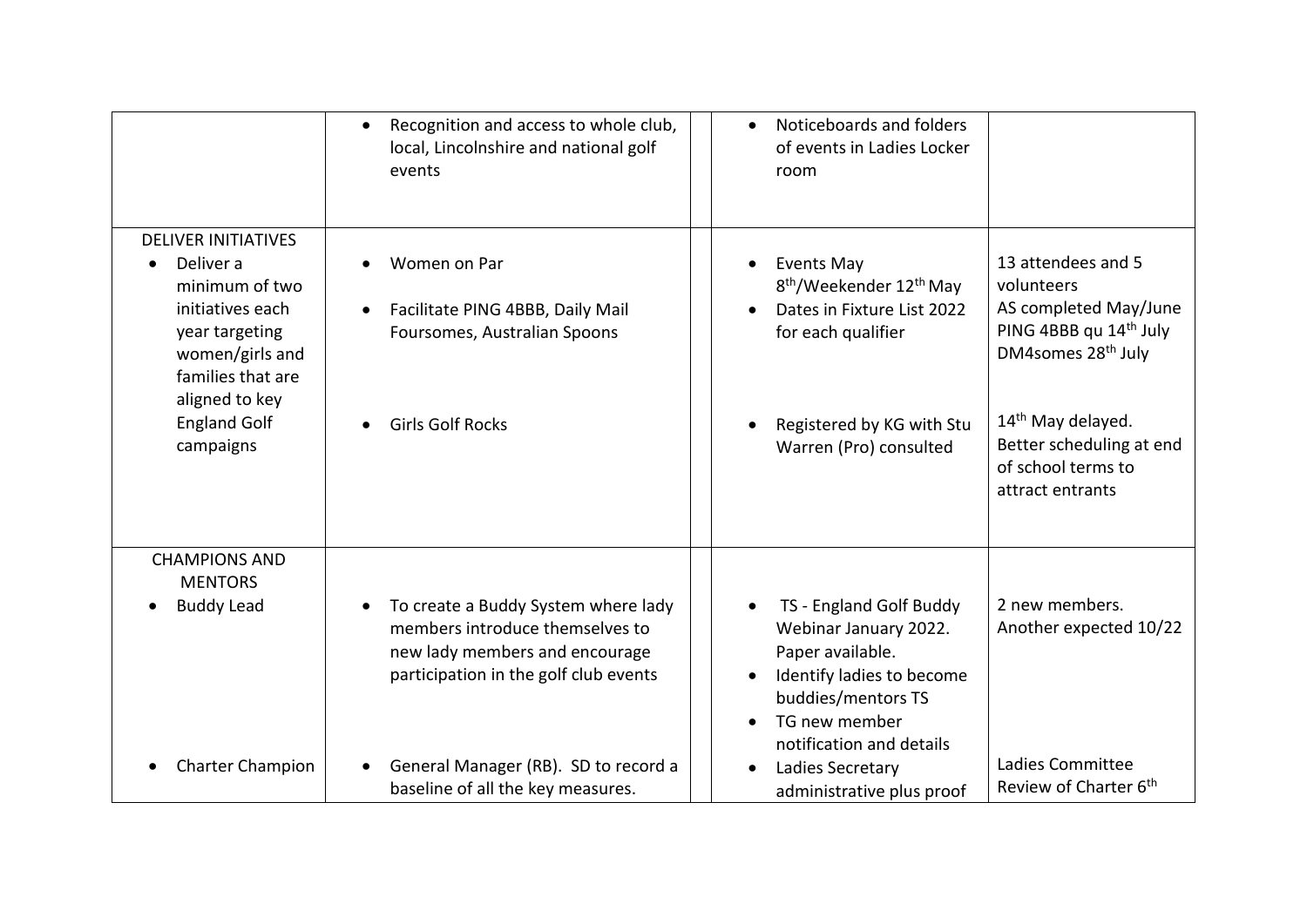|                                                                                                                                                                 | Formally share /update changes for<br>the Charter with the Club Committee                                                                                                                                                                                                           | reader (MJ). Minutes of<br>monthly meetings                                                                                                                                                                                                     | June 2022 - minuted<br>meeting                                                                                                                                                                                                          |
|-----------------------------------------------------------------------------------------------------------------------------------------------------------------|-------------------------------------------------------------------------------------------------------------------------------------------------------------------------------------------------------------------------------------------------------------------------------------|-------------------------------------------------------------------------------------------------------------------------------------------------------------------------------------------------------------------------------------------------|-----------------------------------------------------------------------------------------------------------------------------------------------------------------------------------------------------------------------------------------|
| <b>SAFEGOLF</b><br>"to safeguard the welfare<br>of children and young<br>people as well as adults<br>at Pottergate"                                             | By continuing to appoint a SafeGolf<br>$\bullet$<br>trained member and retain the<br>SafeGolf Badge<br>By ensuring SafeGolf details are on<br>$\bullet$<br>the Club website<br>By ensuring SafeGolf details are<br>available for all ladies displayed<br>clearly in the Locker Room | Club Committee review<br>and renewal March 2022<br>of all policies in line with<br>EG and up-dated to EG<br>portal 3/22<br><b>Current officer Chris</b><br><b>Milnes</b><br>chris.milnes49@gmail.com<br>Telephone 01522828691<br>or club direct | Club confirmation and<br>accepted Review from<br>EG (see email and<br>website)                                                                                                                                                          |
| <b>LADIES REPRESENTATION</b><br>To have female<br>representation on<br>Club Committee.<br>This is a<br>proprietary club<br>owned by Richard<br>and Gail Boynett | Maintain a strong Ladies Committee<br>$\bullet$<br>with clear lines of responsibility<br>Ladies Section AGM and Constitution<br>(revised November 2021)                                                                                                                             | Notes from January and<br>March main Club<br>Committee shared with<br>Ladies                                                                                                                                                                    | Invitation from<br>new Seniors<br>Committee to<br>attend and make<br>links. Meetings<br>attended SD, AH,<br>TS May x 2<br>2 Mixed Pairs<br><b>Texas Scrambles</b><br>Seniors and<br>Ladies 22nd Jul<br>and 9 <sup>th</sup><br>September |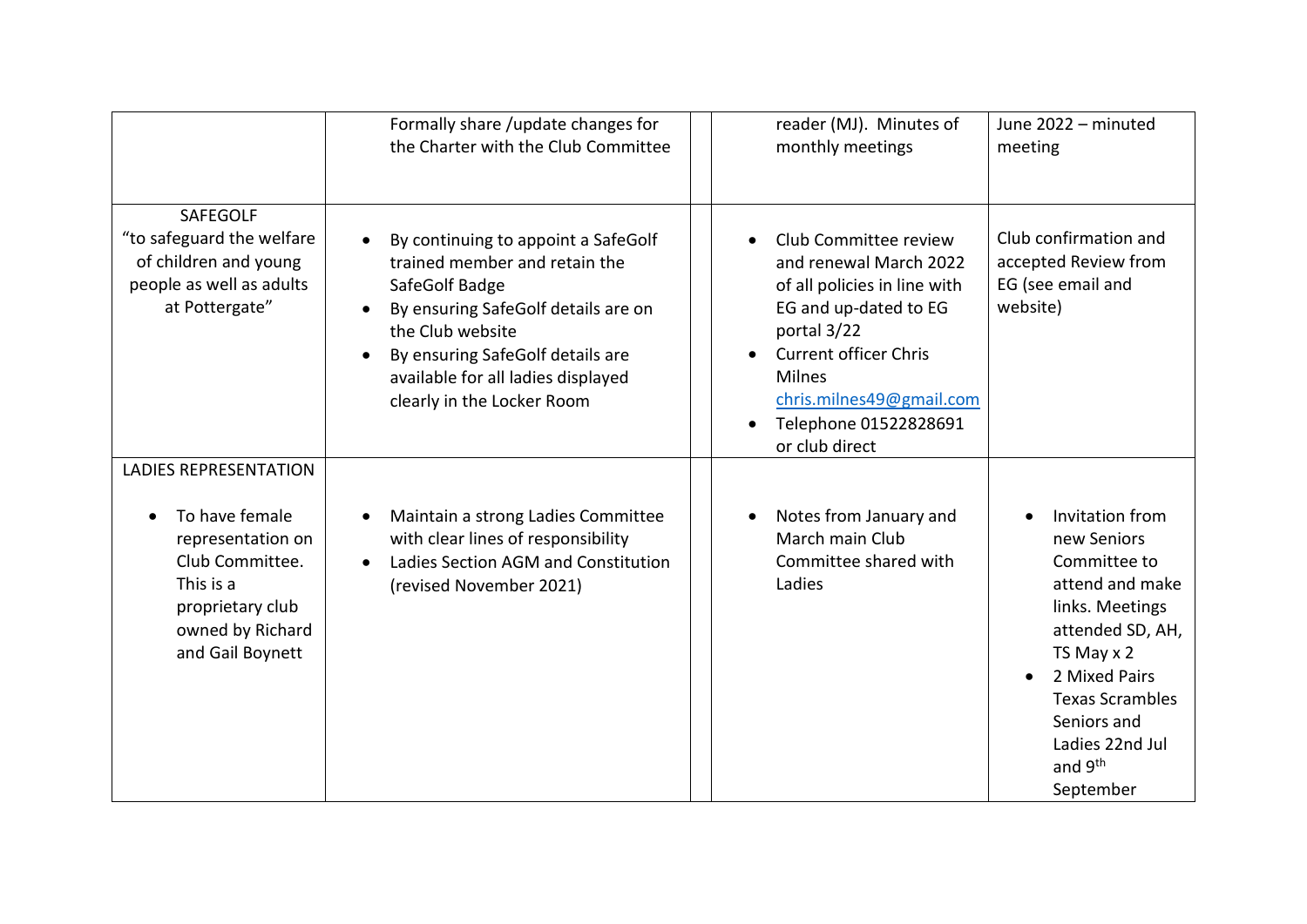|                                                                                       |                                                                                                                                                            |                                                    | Progress with<br>$\bullet$<br>corporate<br>shirts/logos. JH<br>working with<br>County Cups on<br>orders |
|---------------------------------------------------------------------------------------|------------------------------------------------------------------------------------------------------------------------------------------------------------|----------------------------------------------------|---------------------------------------------------------------------------------------------------------|
| COACHING/TUITION                                                                      |                                                                                                                                                            |                                                    |                                                                                                         |
| To utilise PRO<br>coaching/lessons<br>and promote EG<br>initiatives                   | Promote group and individual tuition<br>and coaching at all levels<br>To encourage General Play cards to be<br>$\bullet$<br>submitted as aften as possible | Posters, emails and<br>testimonials<br>All members | Saturday Group<br>$\bullet$<br>tuition 3/5<br>regulars                                                  |
| <b>OTHER</b>                                                                          |                                                                                                                                                            |                                                    |                                                                                                         |
| Women in Golf<br>Charter review<br>date March 2023<br>Agree to meet<br>Shona Dickson- |                                                                                                                                                            |                                                    | Mid-year review Survey<br>requested by EG<br>completed<br>Seniors to approach                           |
| Club Support<br><b>Officer England</b><br>Golf annually                               |                                                                                                                                                            |                                                    | Shona and include us in<br>meeting and a round of<br>golf. Meeting 21st June                            |
| Away Days                                                                             |                                                                                                                                                            |                                                    | Capacity issues and re-<br>emergence of travel so                                                       |